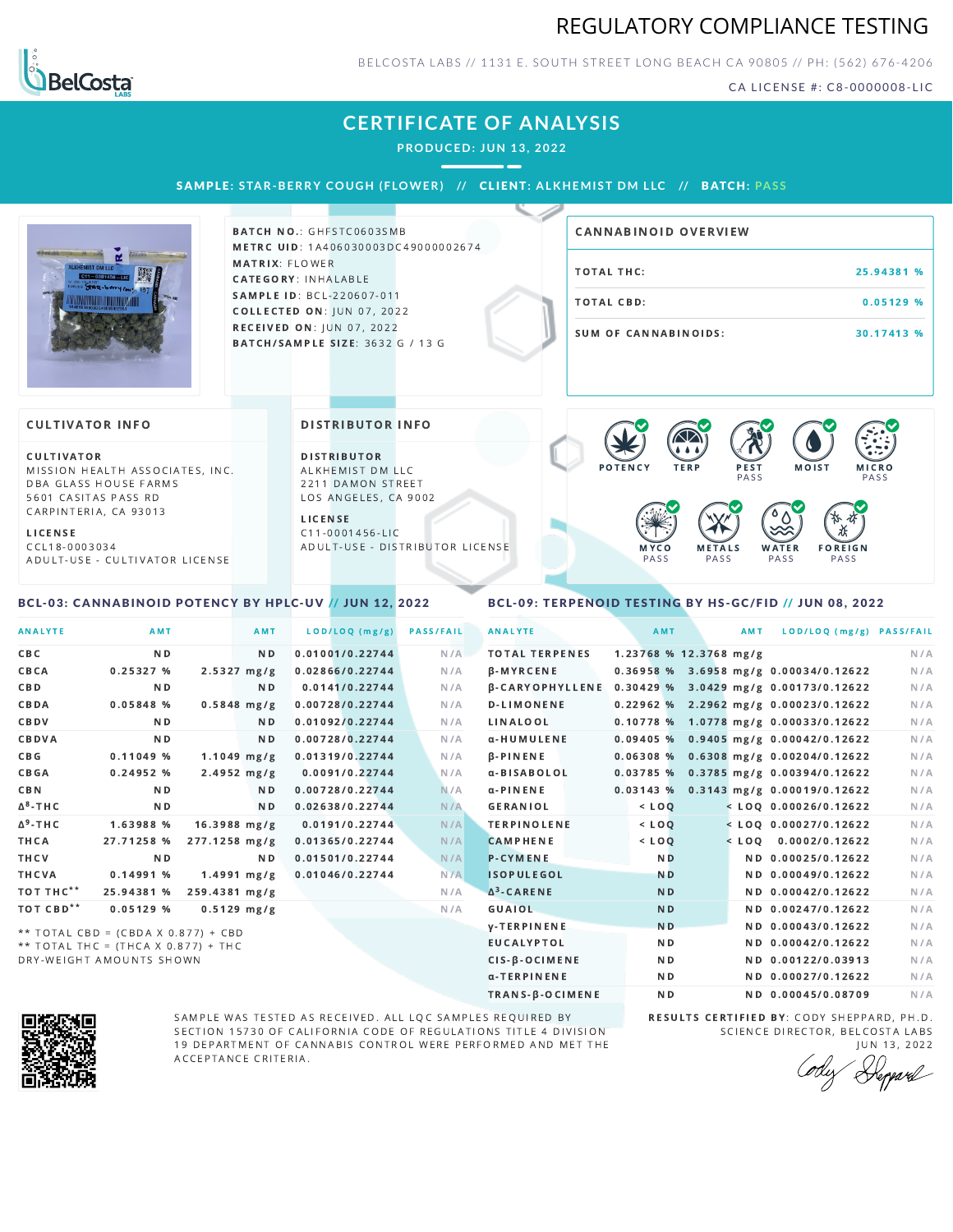# REGULATORY COMPLIANCE TESTING

#### <span id="page-1-0"></span>BCL-05: RESIDUAL PESTICIDE ANALYSIS BY LC-MS/MS ESI // JUN 09, 2022

| <b>ANALYTE</b>                  |               | LIMIT $AMT (\mu g/g)$ | LOD/LOQ (µg/g) PASS/FAIL |             | <b>ANALYTE</b>          | LIMIT AMT (µg/g) |     | LOD/LOQ (µg/g) PASS/FAIL |             |
|---------------------------------|---------------|-----------------------|--------------------------|-------------|-------------------------|------------------|-----|--------------------------|-------------|
| <b>ABAMECTIN</b>                | $0.1 \mu g/g$ | N D                   | 0.01153/0.04             | <b>PASS</b> | <b>METALAXYL</b>        | $2 \mu g/g$      | N D | 0.00503/0.02             | PASS        |
| <b>ACEPHATE</b>                 | $0.1 \mu g/g$ | ND.                   | 0.00368/0.02             | PASS        | <b>METHIOCARB</b>       | Any amt          | N D | 0.00503/0.02             | PASS        |
| ACEQUINOCYL                     | $0.1 \mu g/g$ | ND.                   | 0.00417/0.02             | PASS        | METHOMYL                | 1 $\mu$ g/g      | N D | 0.00494/0.02             | PASS        |
| <b>ACETAMIPRID</b>              | $0.1 \mu g/g$ | N D                   | 0.00464/0.02             | <b>PASS</b> | <b>MEVINPHOS</b>        | Any amt          | N D |                          | PASS        |
| <b>ALDICARB</b>                 | Any amt       | N D                   | 0.01109/0.04             | <b>PASS</b> | <b>MEVINPHOSI</b>       |                  | N D | 0.00163/0.0084           | N/A         |
| <b>AZOXYSTROBIN</b>             | $0.1 \mu g/g$ | ND.                   | 0.00639/0.02             | PASS        | <b>MEVINPHOS II</b>     |                  | N D | 0.00542/0.0316           | N/A         |
| <b>BIFENAZATE</b>               | $0.1 \mu g/g$ | N D                   | 0.00355/0.02             | PASS        | <b>MYCLOBUTANIL</b>     | $0.1 \mu g/g$    | N D | 0.00867/0.04             | PASS        |
| <b>BIFENTHRIN</b>               | $3 \mu g/g$   | N D                   | 0.00473/0.04             | <b>PASS</b> | <b>NALED</b>            | $0.1 \mu g/g$    | N D | 0.00328/0.02             | PASS        |
| <b>BOSCALID</b>                 | $0.1 \mu g/g$ | ND.                   | 0.00494/0.02             | PASS        | OXAMYL                  | $0.5 \mu g/g$    | N D | 0.00455/0.02             | PASS        |
| CARBARYL                        | $0.5 \mu g/g$ | N D                   | 0.00295/0.02             | PASS        | PACLOBUTRAZOL           | Any amt          | N D | 0.00714/0.04             | <b>PASS</b> |
| CARBOFURAN                      | Any amt       | N D                   | 0.00613/0.02             | <b>PASS</b> | <b>PERMETHRIN</b>       | $0.5 \mu g/g$    | N D |                          | PASS        |
| CHLORANTRANIL-<br><b>IPROLE</b> | $10 \mu g/g$  | N D                   | 0.00697/0.04             | PASS        | PERMETHRIN CIS          |                  | N D | 0.00237/0.0082           | N/A         |
| <b>CLOFENTEZINE</b>             | $0.1 \mu g/g$ | N D                   | 0.0054/0.02              | <b>PASS</b> | PERMETHRIN TRANS        |                  | N D | 0.00245/0.0118           | N/A         |
| COUMAPHOS                       | Any amt       | N D                   | 0.00215/0.02             | <b>PASS</b> | <b>PHOSMET</b>          | $0.1 \mu g/g$    | N D | 0.0043/0.02              | PASS        |
| <b>CYFLUTHRIN</b>               | $2 \mu g/g$   | ND.                   | 0.05508/0.2              | <b>PASS</b> | PIPERONYLBUTO-<br>XIDE  | $3 \mu g/g$      | N D | 0.00247/0.02             | PASS        |
| <b>CYPERMETHRIN</b>             | 1 $\mu$ g/g   | N D                   | 0.00556/0.04             | <b>PASS</b> | <b>PRALLETHRIN</b>      | $0.1 \mu g/g$    | N D | 0.00392/0.02             | PASS        |
| <b>DAMINOZIDE</b>               | Any amt       | N D                   | 0.00227/0.04             | PASS        | <b>PROPICONAZOLE</b>    | $0.1 \mu g/g$    | N D | 0.0024/0.02              | PASS        |
| <b>DIAZINON</b>                 | $0.1 \mu g/g$ | N D                   | 0.00487/0.02             | <b>PASS</b> | <b>PROPOXUR</b>         | Any amt          | N D | 0.00374/0.02             | PASS        |
| <b>DIMETHOATE</b>               | Any amt       | ND.                   | 0.00354/0.02             | PASS        | <b>PYRETHRINS</b>       | $0.5 \mu g/g$    | N D |                          | PASS        |
| <b>DIMETHOMORPH</b>             | $2 \mu g/g$   | N D                   |                          | PASS        | PYRETHRINS PYRETHRIN I  |                  | N D | 0.00726/0.04             | N/A         |
| <b>DIMETHOMORPH I</b>           |               | N D                   | 0.00109/0.0078           | N/A         | PYRETHRINS PYRETHRIN II |                  |     | ND 0.00754/0.02284       | N/A         |
| <b>DIMETHOMORPH II</b>          |               | ND                    | 0.0015/0.0122            | N/A         | PYRIDABEN               | $0.1 \mu g/g$    | N D | 0.0034/0.02              | PASS        |
| <b>ETHOPROPHOS</b>              | Any amt       | ND.                   | 0.0041/0.02              | PASS        | <b>SPINETORAM</b>       | $0.1 \mu g/g$    | N D |                          | PASS        |
| <b>ETOFENPROX</b>               | Any amt       | N D                   | 0.00274/0.02             | <b>PASS</b> | <b>SPINETORAM J</b>     |                  | N D | 0.00329/0.016            | N/A         |
| <b>ETOXAZOLE</b>                | $0.1 \mu g/g$ | N D                   | 0.00385/0.02             | PASS        | <b>SPINETORAM L</b>     |                  | N D | 0.00157/0.016            | N/A         |
| <b>FENHEXAMID</b>               | $0.1 \mu g/g$ | N D                   | 0.01055/0.02             | <b>PASS</b> | <b>SPINOSAD</b>         | $0.1 \mu g/g$    | N D |                          | <b>PASS</b> |
| <b>FENOXYCARB</b>               | Any amt       | N D                   | 0.00175/0.02             | <b>PASS</b> | SPINOSAD A              |                  |     | ND 0.00205/0.01438       | N/A         |
| <b>FENPYROXIMATE</b>            | $0.1 \mu g/g$ | N D                   | 0.00481/0.02             | <b>PASS</b> | SPINOSAD D              |                  |     | ND 0.00104/0.00498       | N/A         |
| <b>FIPRONIL</b>                 | Any amt       | N D                   | 0.00478/0.02             | <b>PASS</b> | <b>SPIROMESIFEN</b>     | $0.1 \mu g/g$    | N D | 0.00944/0.04             | PASS        |
| <b>FLONICAMID</b>               | $0.1 \mu g/g$ | N D                   | 0.00398/0.02             | <b>PASS</b> | <b>SPIROTETRAMAT</b>    | $0.1 \mu g/g$    | N D | 0.00208/0.02             | PASS        |
| FLUDIOXONIL                     | $0.1 \mu g/g$ | N D                   | 0.01369/0.04             | <b>PASS</b> | <b>SPIROXAMINE</b>      | Any amt          | N D | 0.00344/0.02             | PASS        |
| <b>HEXYTHIAZOX</b>              | 0.1 µg/g      | N D                   | 0.00297/0.02             | <b>PASS</b> | <b>TEBUCONAZOLE</b>     | $0.1 \mu g/g$    | N D | 0.00816/0.04             | PASS        |
| IMAZALIL                        | Any amt       | N D                   | 0.0056/0.02              | PASS        | <b>THIACLOPRID</b>      | Any amt          | N D | 0.0039/0.02              | PASS        |
| <b>IMIDACLOPRID</b>             | $5 \mu g/g$   | N D                   | 0.00645/0.02             | PASS        | <b>THIAMETHOXAM</b>     | $5 \mu g/g$      | N D | 0.00358/0.02             | PASS        |
| <b>KRESOXIM-</b><br>METHYL      | $0.1 \mu g/g$ | N D                   | 0.00339/0.02             | PASS        | TRIFLOXYSTROB-<br>IN    | $0.1 \mu g/g$    | N D | 0.00421/0.02             | PASS        |
| MALATHION                       | 0.5 µg/g      | N D                   | 0.00472/0.02             | PASS        |                         |                  |     |                          |             |

### BCL-13: PESTICIDE TESTING BY GC/MS // JUN 10, 2022

| <b>ANALYTE</b>         | LIMIT         | AMT (µg/g) | LOD/LOQ (µg/g)  | <b>PASS/FAIL</b> |
|------------------------|---------------|------------|-----------------|------------------|
| CAPTAN                 | $0.7 \mu g/g$ | N D        | 0.0309/0.09358  | <b>PASS</b>      |
| <b>CHLORDANE</b>       | Any amt       | N D        |                 | <b>PASS</b>      |
| <b>CHLORDANE CIS</b>   |               | N D        | 0.01093/0.03313 | N / A            |
| <b>CHLORDANE TRANS</b> |               | N D        | 0.01046/0.0316  | N / A            |

| <b>ANALYTE</b>          |         | LIMIT AMT $(\mu g/g)$ | LOD/LOQ (µg/g)  | <b>PASS/FAIL</b> |
|-------------------------|---------|-----------------------|-----------------|------------------|
| <b>CHLORPYRIFOS</b>     | Any amt | N D                   | 0.01098/0.03337 | <b>PASS</b>      |
| <b>DICHLORVOS</b>       | Any amt | N D                   | 0.01157/0.03507 | <b>PASS</b>      |
| <b>METHYL PARATHION</b> | Any amt | N D                   | 0.01328/0.04024 | <b>PASS</b>      |